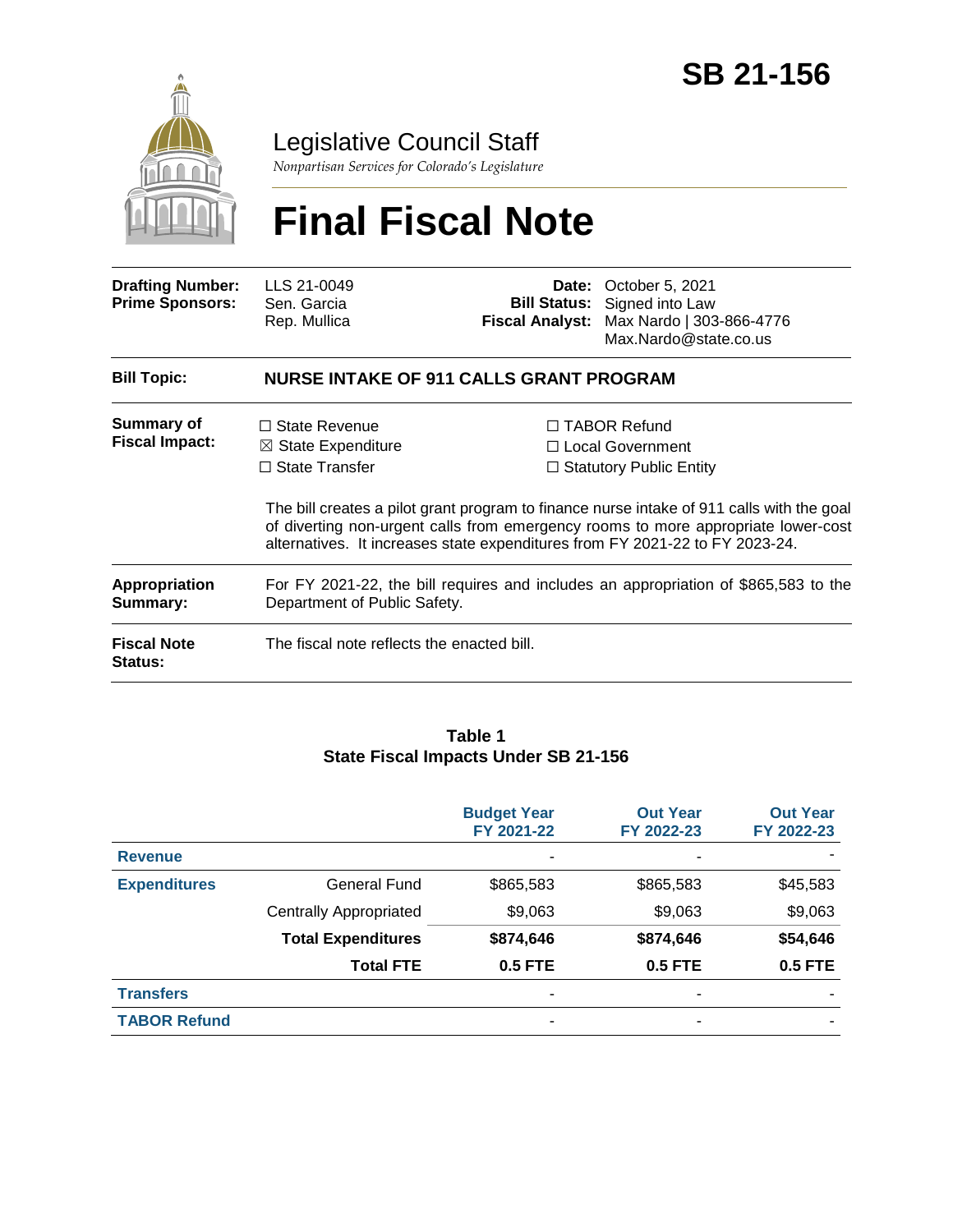## **Summary of Legislation**

The bill creates a pilot grant program to finance nurse intake of 911 calls with the goal of diverting non-urgent calls from emergency rooms to more appropriate and lower-cost alternatives.

**Grant program.** By January 1, 2022, the Department of Public Safety (DPS) must begin to implement the grant program. Grants will be awarded to public safety answering points that will operate a program for nurse intake of 911 calls or enter into contracts with nurses who are trained to provide this service. Four total grants will be awarded: one to a recipient operating in a county with a population exceeding 60,000, and three to recipients operating in counties with populations below that threshold. Prior to entering into a contract, a recipient must consult with their jurisdiction's medical director and fire chief, and seek input from community stakeholders.

Grant recipients must report on program results to the DPS, which must include the volume and disposition of calls taken by a nurse, patient satisfaction scores, and cost savings to the state's health care system. The department must evaluate the need for continued funding of the program, then report to the General Assembly and publish a report on its website by September 1, 2023.

**Technical support.** The following five entities are required to provide technical support to grant recipients implementing the pilot program: (1) the Division of Homeland Security and Emergency Management in the DPS; (2) the Public Utilities Commission, (3) the State Board of Nursing, (4) the Colorado 911 Resource Center, and (5) the state chapter of National Emergency Number Association.

### **State Expenditures**

The bill increases General Fund expenditures in the Department of Public Safety by \$874,646 and 0.5 FTE in FY 2021-22 and FY 2022-23, and \$54,646 and 0.5 FTE in FY 2023-24, after which the program is repealed. These costs are shown in Table 2 and described below.

|                                           |                   | FY 2021-22 | FY 2022-23 | FY 2023-24 |
|-------------------------------------------|-------------------|------------|------------|------------|
| <b>Department of Public Safety</b>        |                   |            |            |            |
| <b>Personal Services</b>                  |                   | \$44,908   | \$44,908   | \$44,908   |
| <b>Operating Expenses</b>                 |                   | \$675      | \$675      | \$675      |
| Grants                                    |                   | \$820,000  | \$820,000  |            |
| Centrally Appropriated Costs <sup>1</sup> |                   | \$9,063    | \$9,063    | \$9,063    |
|                                           | <b>Total Cost</b> | \$874,646  | \$874,646  | \$54,646   |
|                                           | <b>Total FTE</b>  | $0.5$ FTE  | $0.5$ FTE  | $0.5$ FTE  |

#### **Table 2 Expenditures Under SB 21-156**

*<sup>1</sup> Centrally appropriated costs are not included in the bill's appropriation.*